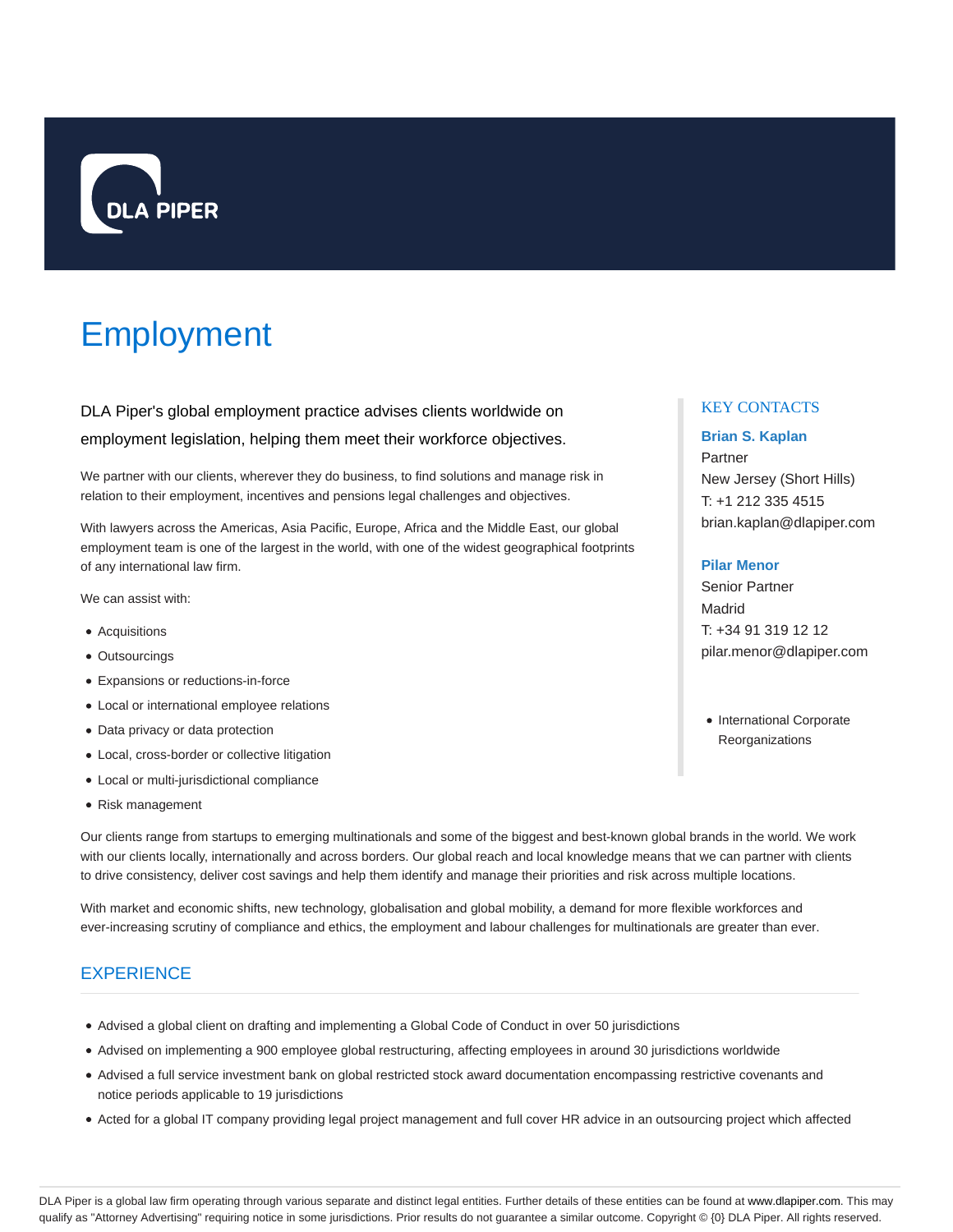more than 400 employees in 15 countries and included collective consultation in several countries

- Acted for a global healthcare company in a cross border investigation and litigation involving the misuse of highly confidential information and a staff poaching in multiple jurisdictions
- Advised a global music company with the restructuring of its global workforce providing project support across 20-30 jurisdictions

## **INSIGHTS**

# **Publications**

**Employment law in 5: 5 developments to read for June in less than 5 minutes**

28 June 2022 5 developments to read for June in less than 5 minutes

**Dobbs v. Jackson Women's Health : Implications for business of a post-Roe landscape**

#### 23 June 2022

Dobbs raises a number of important questions for companies and entities.

**Employment law in 5: 5 developments to read for June in less than 5 minutes**

8 June 2022 5 developments to read for June in less than 5 minutes.

**Gender Pay Transparency: An International Survey 2022**

30 May 2022

Employers and governments around the world are increasingly focused on workplace pay and, in particular, the gender pay gap. Our 2021 Gender Pay Transparency International Survey highlights recent developments in this area across 35 jurisdictions.

**EU Whistleblower Directive: Implementation Tracker - Whistleblowing Laws in Europe: An international guide**

June 2022

**Employment law in 5: 5 developments to read for May in less than 5 minutes**

#### 5 May 2022

5 developments to read for May in less than 5 minutes.

**Major Relaxation of Singapore's COVID-19 Public Health and Workforce Vaccination Measures; Calls for Permanent Flexible Work Arrangements**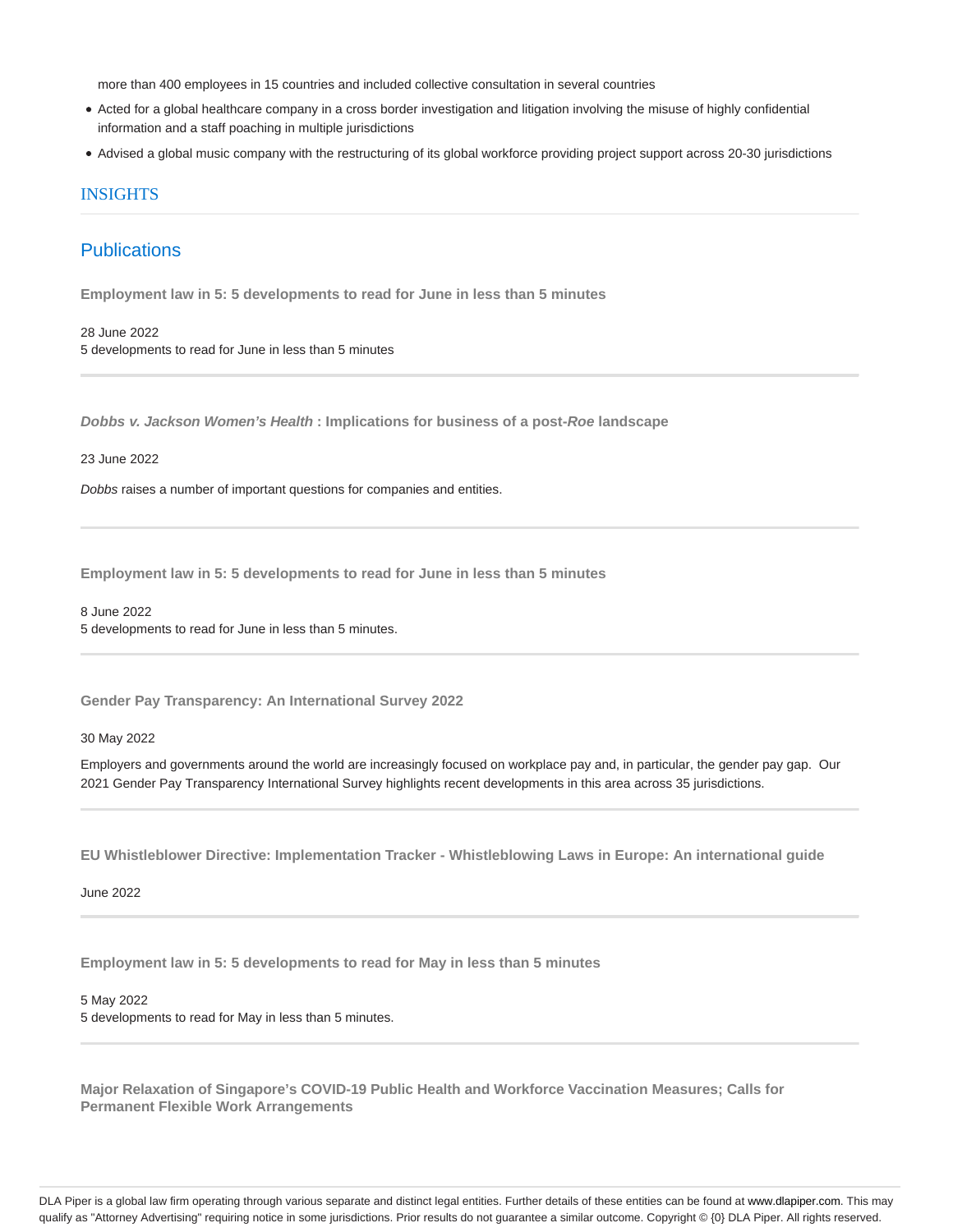Singapore Relaxes COVID-19 Public Health and Workforce Vaccination Measures

On 22 April 2022, the Multi-Ministry Taskforce announced a major relaxation of Singapore's COVID-19 public health measures.

**Israel Group News April 2022**

## 28 April 2022 ISRAEL GROUP NEWS

In this issue, our global activities, latest publications, recent events and more.

**US Citizenship and Immigration Services filing period now open for selected H-1B Visa registrants**

#### 20 April 2022

Selected registrants may now file a corresponding H-1B petition between April 1 and June 30, 2022.

**Employment law in 5: 5 developments for April to read in less than 5 minutes**

4 April 2022

5 developments to read for April in less than 5 minutes.

**Important Changes to Singapore's Immigration Framework**

#### 11 March 2022

In its recent 2022 Budget Statement, the Singapore Ministry of Finance announced that the framework for issuing work passes would be reviewed and updated to strengthen Singapore's workforce, and to ensure that incoming work pass holders meet the quality of Singaporeans in professional, managerial, executive and technical jobs (PMETs).

**Employment law in 5: 5 developments for March to read in less than 5 minutes**

7 March 2022 5 developments to read for March in less than 5 minutes.

**Employment law in 5: 5 developments for February to read in less than 5 minutes**

## 2 February 2022 5 developments to read for February in less than 5 minutes.

**Israel Group News January 2022**

24 January 2022 ISRAEL GROUP NEWS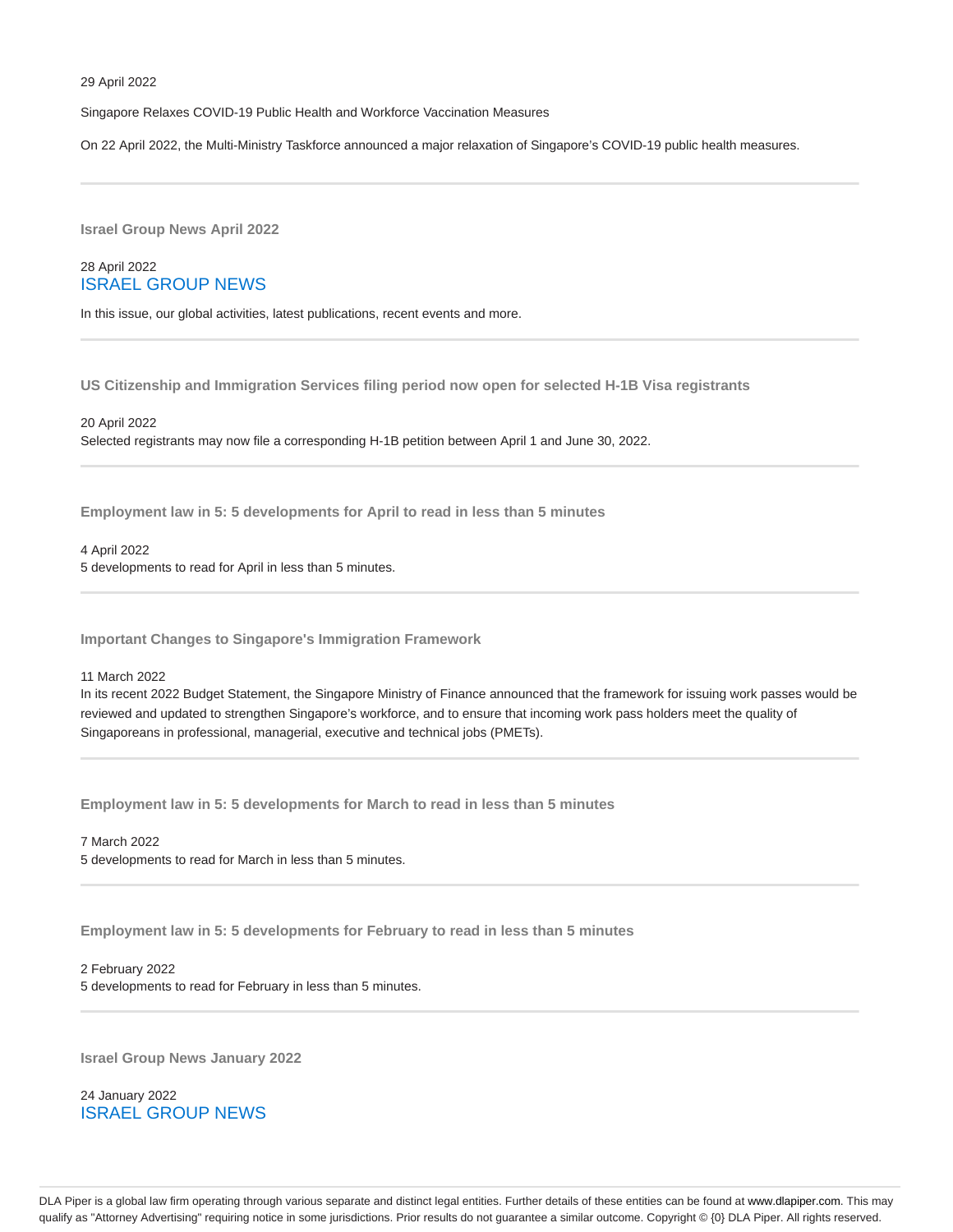**Puerto Rico: new protocol for the management of COVID-19 cases in the workplace**

11 January 2022

The protocol clarifies provisions of recent executive orders.

**Global Employment Law Quiz 2022**

6 January 2022 Test your knowledge of key developments over the last year – and catch up on those you may have missed.

**Update to Singapore workforce vaccination measures; Vaccination a condition for work pass / PR applications**

31 December 2021

On 26 December 2021, Singapore's Ministry of Health announced changes to the Workforce Vaccination Measures which are due to be implemented from 1 January 2022 onwards.

**Global COVID-19 Vaccine Guide for Employers**

22 December 2021

Updated on 21 January 2022

As the scientific response to the COVID-19 pandemic develops, many employers are considering what their approach should be to the issues around vaccination for their workforce, with a view to accelerating a return to some kind of normality. This is an area where law, guidance and best practice is likely to develop rapidly and there is no one-size-fits-all solution, particularly for multinational employers. The risks, challenges and benefits will vary depending on the profile of the workforce and nature and location of the business.

In our newly launched global guide we set out some of the key considerations with regard to requiring or encouraging employees to be vaccinated and highlight some of the differences in risk around the world. These are complex and evolving issues and the situation should be kept under review as vaccine programmes become more widely available, economies and borders begin to open up again and more people return to the workplace.

**Employment law in 5: 5 developments for December to read in less than 5 minutes**

9 December 2021 5 developments to read for December in less than 5 minutes.

**Employment law in 5: 5 developments for November to read in less than 5 minutes**

## 11 November 2021

5 developments to read for November in less than 5 minutes.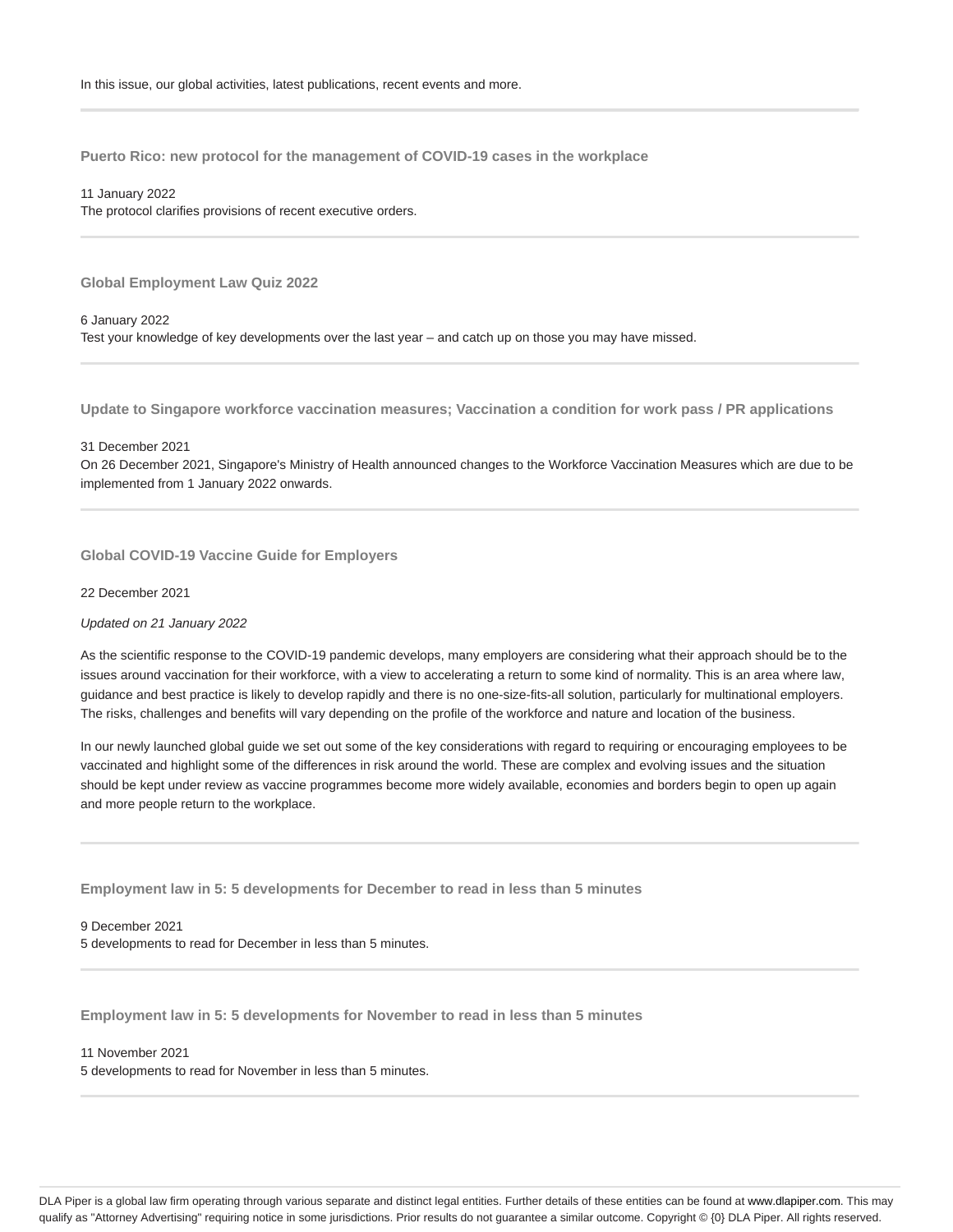## 25 October 2021 ISRAEL GROUP NEWS

In this issue, our global activities, latest publications, recent events and more.

**Thailand Ministerial Regulation in relation to Fixing Rates of Social Security Fund Contributions**

#### 7 October 2021

On 27 September 2021, the Minister of Labour has just issued the Ministerial Regulation in relation to Fixing Rates of Social Security Fund Contributions B.E. 2564 (2021) which shall be enforced in Thailand as of 1 September 2021 onwards.

**Thailand announces 3 months extension of social security contributions reduction**

13 September 2021

Referring to the announcement of the Social Security Office in relation to the reduction of mandatory social security contributions effective from 1 June 2021 – 31 August 2021, on 8 September 2021, the Social Security Office has extended the reduction of mandatory social security contributions for another 3 months from 1 September – 30 November 2021.

**New workplace sexual harassment laws passed – (some) Respect@Work recommendations become law**

#### 8 September 2021

After months of anticipation, the Australian Federal Government's Sex Discrimination and Fair Work (Respect at Work) Amendment Act 2021 has now passed both houses of Parliament. The amendment contains important reforms to address workplace sexual harassment.

**Israel Group News August 2021**

## 16 August 2021 ISRAEL GROUP NEWS

In this issue, our global activities, latest publications, recent events and more.

**Further assistance from the Social Security Office as Thailand heads to further lockdown**

## 22 July 2021

Previously, the Social Security Office (SSO) announced the reduction of social security contributions for a period of three (3) months from 1 June 2021 – 31 August 2021 due to the third wave of COVID-19 cases in Thailand.

On 13 July 2021, the Cabinet approved additional relief measures to assist workers and entrepreneurs who are affected by the COVID-19 pandemic in 10 red-zone provinces, including Bangkok. On 20 July 2021, following the tightening of lockdown restrictions in Thailand, the Cabinet approved the expansion of relief measures from 10 red-zone provinces to 13 red-zone provinces (now including Chachoengsao, Chonburi and Ayutthaya).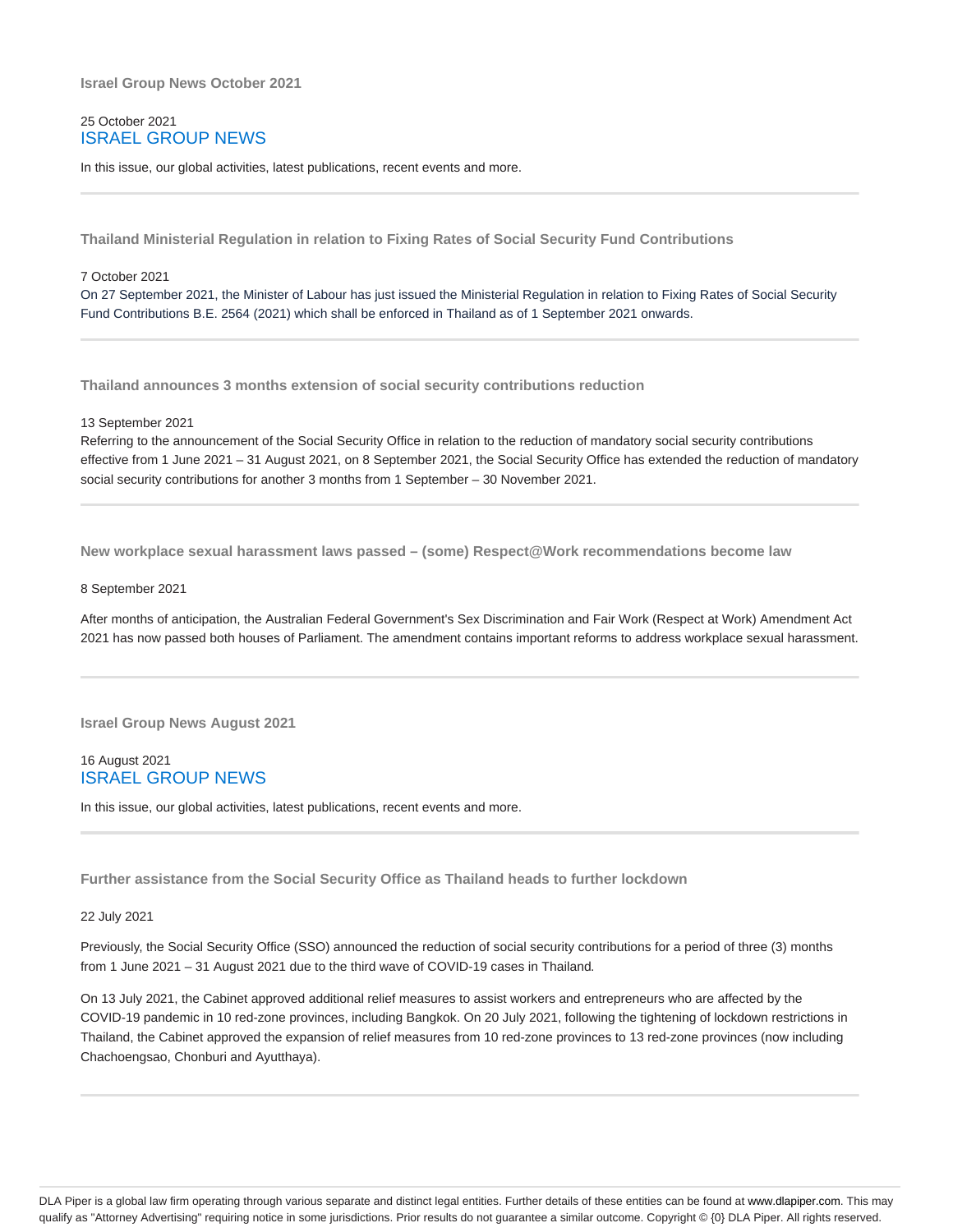**EU Whistleblower Directive: Key provisions, SOX comparison and Actions for business**

## June 2022

Recent scandals such as the Luxembourg Leaks financial scandal and the Panama Papers have highlighted the important role that whistleblowers can play in exposing breaches of EU law.

**Be Aware UK: Update on legislative reforms impacting employers**

#### 25 May 2021

Employers may remember that back in the pre-COVID-19 world of July 2019, a series of consultation papers was published in quick succession in the final days of Theresa May's office as Prime Minister. These consultation papers sought views on a wide and varied range of proposals with a potentially significant impact on employers.

**Reduction of Social Security contributions following third wave of COVID-19 in Thailand**

#### 25 May 2021

Following the resurgence of COVID-19 cases in March 2021, the Social Security Office announced the reduction of mandatory social security contributions to be made to the Social Security Fund (SSF) to help ease the financial burden of employers and employees.

**Israel Group News May 2021**

## 1 May 2021 ISRAEL GROUP NEWS

In this issue, our global activities, latest publications, recent events and more.

**Hong Kong Judgment affirms importance of properly documenting repatriation terms**

#### 26 April 2021

In the recent Hong Kong case of Zhang Qiang v Cisco Systems (HK) Ltd (HCA 1497/2010) [2021] HKCFI 694, the Court of First Instance upheld the binding nature of a repatriation agreement which meant a particularly uncooperative employee was not entitled to receive significant sums in connection with his repatriation back to Hong Kong.

**Employee and independent contractor classification: Still the top legal issue in franchising**

#### 30 March 2021

Franchising rests on a basic premise that franchisees are independent contractors and not employees.

**Be Aware UK: COVID-19: Furlough extended to 30 September 2021**

#### 3 March 2021

In his March 2021 Budget, the Chancellor has announced that the Coronavirus Job Retention Scheme (CJRS) will be extended to 30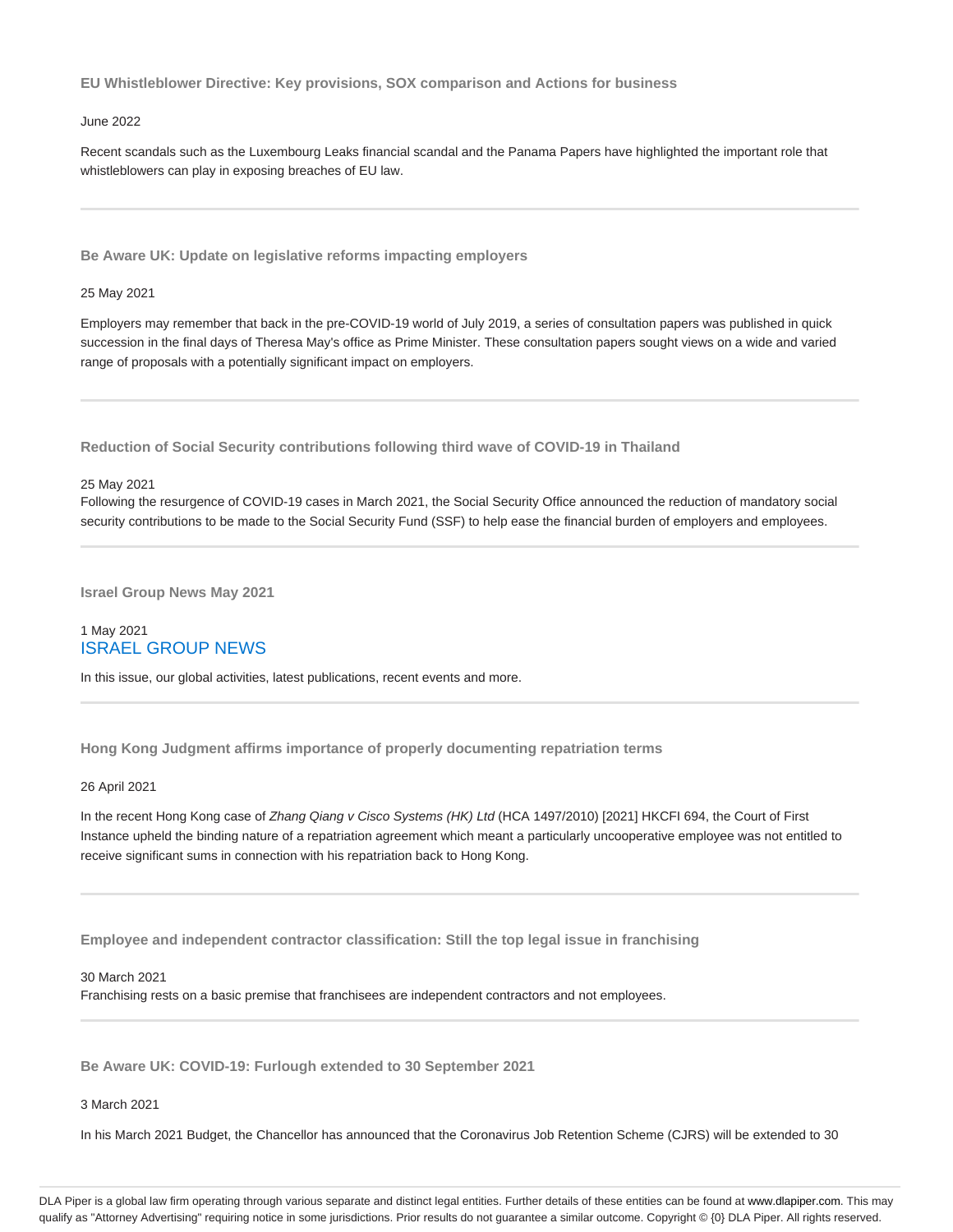September 2021. This is welcome news for employers, many of whom are not yet able to reopen, and it should assist them to retain employees, pending the anticipated easing of lockdown restrictions over coming months.

**Be Aware UK: COVID-19: Government urges employers to test staff: 31 March deadline to register for free kits**

1 March 2021

The Spring Response Roadmap published last week says that workplace testing will be an important mitigation as business starts to reopen from 12 April 2021. It also says that the government will update the COVID- Secure guidance to provide further advice on how businesses can introduce regular testing to reduce risk, but this hasn't happened yet.

**COVID-19 Federal Benefit Access Tool**

26 February 2021 You may access this publication in English here.

**Be Aware UK: New COVID-19 'cautious and irreversible' roadmap announced**

22 February 2021

The Prime Minister has now outlined his "cautious and irreversible" roadmap out of the COVID-19 pandemic. The roadmap applies to England only.

**Be Aware UK: Are you ready for the impending changes to the IR35 regime?**

16 February 2021

With just two months to go until the changes to the IR35 regime come into force on 6 April, are you aware of what those changes will mean and do you have the necessary preparations in place?

**Be Aware UK: Stale equality training will not provide employers with a defence to discrimination claims**

9 February 2021

In the case of Allay (UK) Limited v Gehlen, the Employment Appeal Tribunal (EAT) has recently reinforced the importance of up-to-date equality training for employees.

**Disputes, Issue 2**

28 January 2021 **DISPUTES** 

In this issue, we look at the split among the federal circuits over what it means to "exceed authorized access" in violation of the Computer Fraud and Abuse Act; the ways in which the federal courts apply the Supreme Court's recent limitations on equitable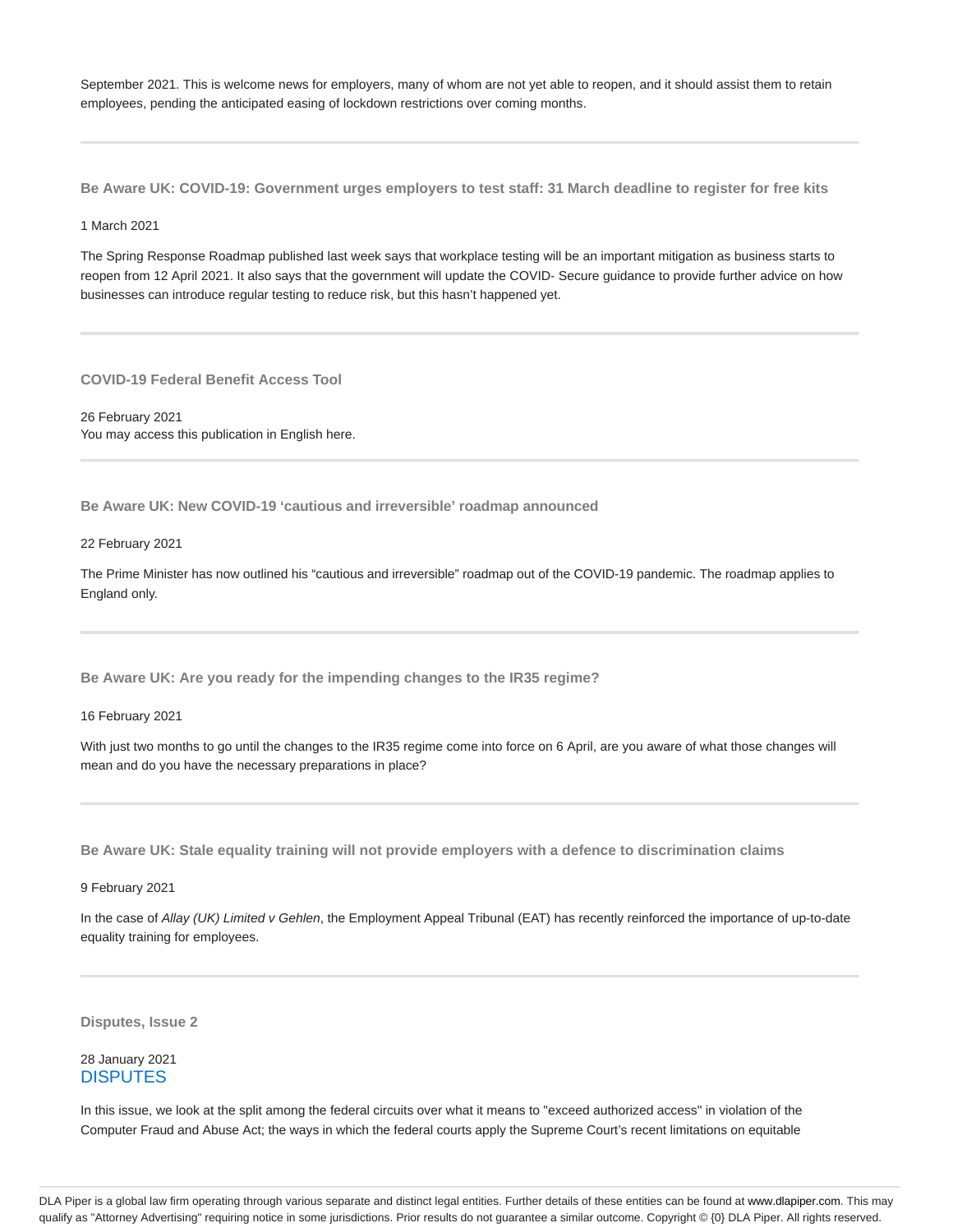disgorgement; ways to mitigate liability risk in unauthorized financial transfers; considerations for employers as they develop policies regarding use of cannabis in their workforce; and the critical importance of escalation protocols in corporate whistleblower programs.

**No firing for lighting up? Cannabis in the workplace**

#### 28 January 2021

Appropriately addressing cannabis usage in the workplace while navigating anti-discrimination protections for workers.

**OECD publishes guidance on the tax impact of cross-border working arrangements during the COVID-19 pandemic**

27 January 2021 Our observations on the new OECD guidelines and their implications for employers.

**Israel Group News January 2021**

## 19 January 2021 ISRAEL GROUP NEWS

In this issue, our global activities, latest publications, recent events and more.

**Be Aware UK: Coronavirus: 2021 – Key information for employers as 2021 begins**

5 January 2021

This was cemented on 4 January 2021 with the announcement by the Prime Minister of a new national lockdown, to take effect on 5 January 2021 (becoming law from 6 January 2021) and expected to last until at least mid-February 2021.

**Boardroom Brexit: What the deal means for mobility**

## 31 December 2020 BOARDROOM BREXIT

From 1 January 2021, freedom of movement between the United Kingdom and European Union will end. There are, however, some provisions in the TCA regarding the temporary movement of those carrying out business-related activities between the UK and EU.

**Be Aware UK: CJRS extended to end of April 2021 with no change to employer contribution levels**

## 17 December 2020

In a surprise announcement on 17 December the Government made a further extension to the CJRS furlough scheme, extending it to the end of April 2021 and retaining the level of support at 80% of wages. The announcement comes on the same day that large parts of the country moved from Tier 2 to Tier 3 restrictions.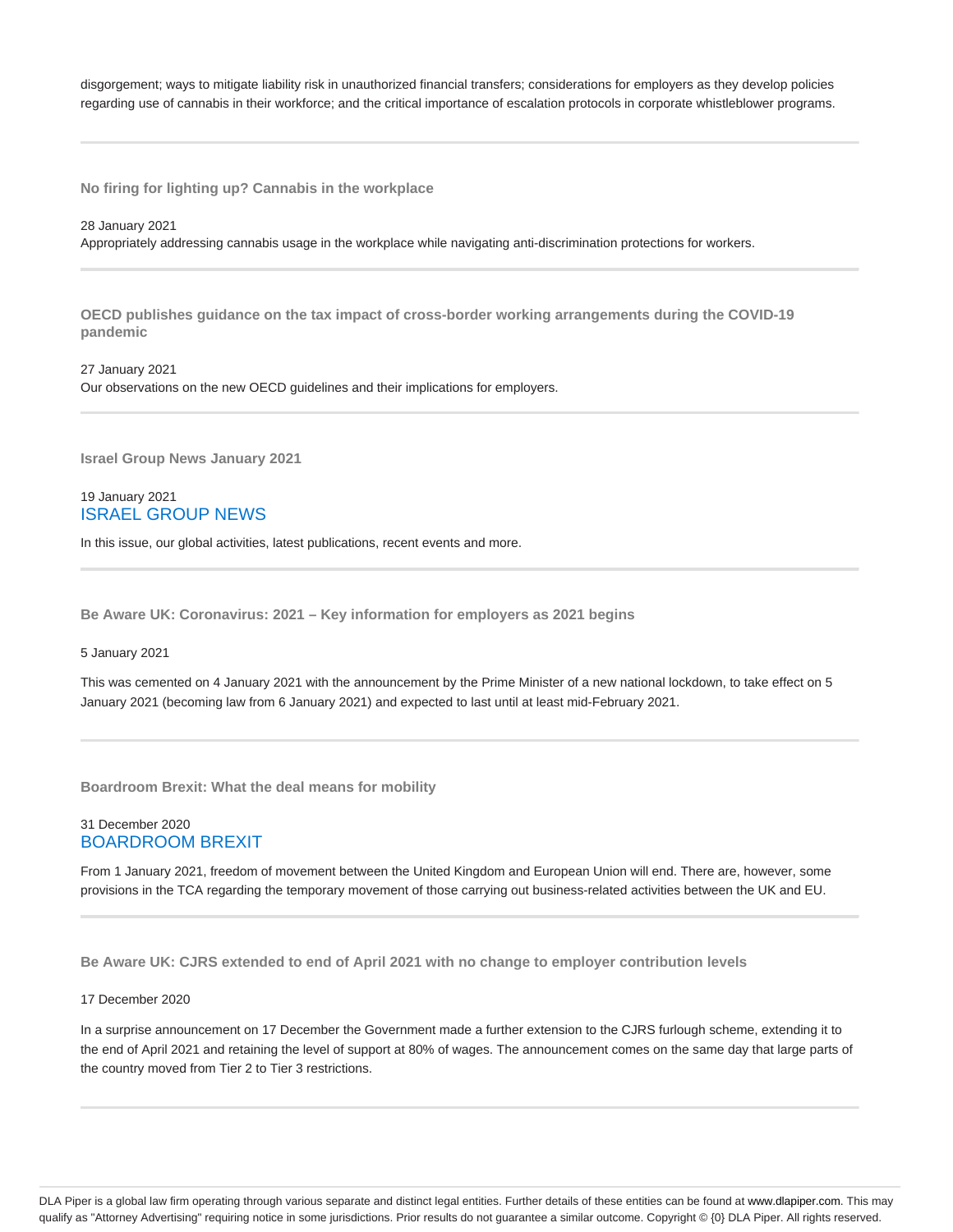**Russia: New remote work law due in force on 1 January 2021, employers need to prepare now**

7 December 2020

On 26 November 2020, the State Duma adopted a draft law amending the Labour Code of the Russian Federation (Labour Code) in relation to the regulation of distant (remote) working (Draft Law). The law is due to come into force on 1 January 2021.

**Be Aware UK: Government consultation on non-compete covenants and exclusivity provisions**

#### 4 December 2020

The Government has today published two consultation papers looking at reforming the use by employers of exclusivity provisions and non-compete clauses in employment contracts.

**Puerto Rico: Legal and practical aspects of international arbitration**

26 October 2020 Parties benefit from this legal framework to solve their disputes when conducting business in Puerto Rico.

**USMCA investor-state dispute settlement provisions: Key differences for Mexico**

26 October 2020

For ISDS claims, only after the local litigation requirement is fulfilled or 30 months have elapsed may certain substantive claims be brought against a state.

**COVID-19 British Columbia Benefit Access Tool**

## 21 October 2020 CANADIAN EMPLOYMENT LAW UPDATES - COVID-19

The B.C. Government has been announcing a series of measures to aid businesses and workers during this unprecedented time.

**Revised Occupational Health and Safety Direction in respect of COVID-19**

#### 19 October 2020

On 1 October 2020 the Minister of Employment and Labour published a new consolidated COVID-19 Direction on Occupational Health and Safety in the Workplace (Directive) which replaces the Directive that was published on 4 June 2020.

**China Enforces Tax Collection on Employees Working for Chinese-invested Enterprises Overseas**

## 16 October 2020

With the recent IIT reform in 2019, and the introduction of a number of implementation rules (particularly the tax policy on overseas income), it appears the China tax authorities are taking a harder stance on how overseas income derived by China tax residents will be taxed in China, starting with Chinese expatriates working for Chinese state-owned enterprises.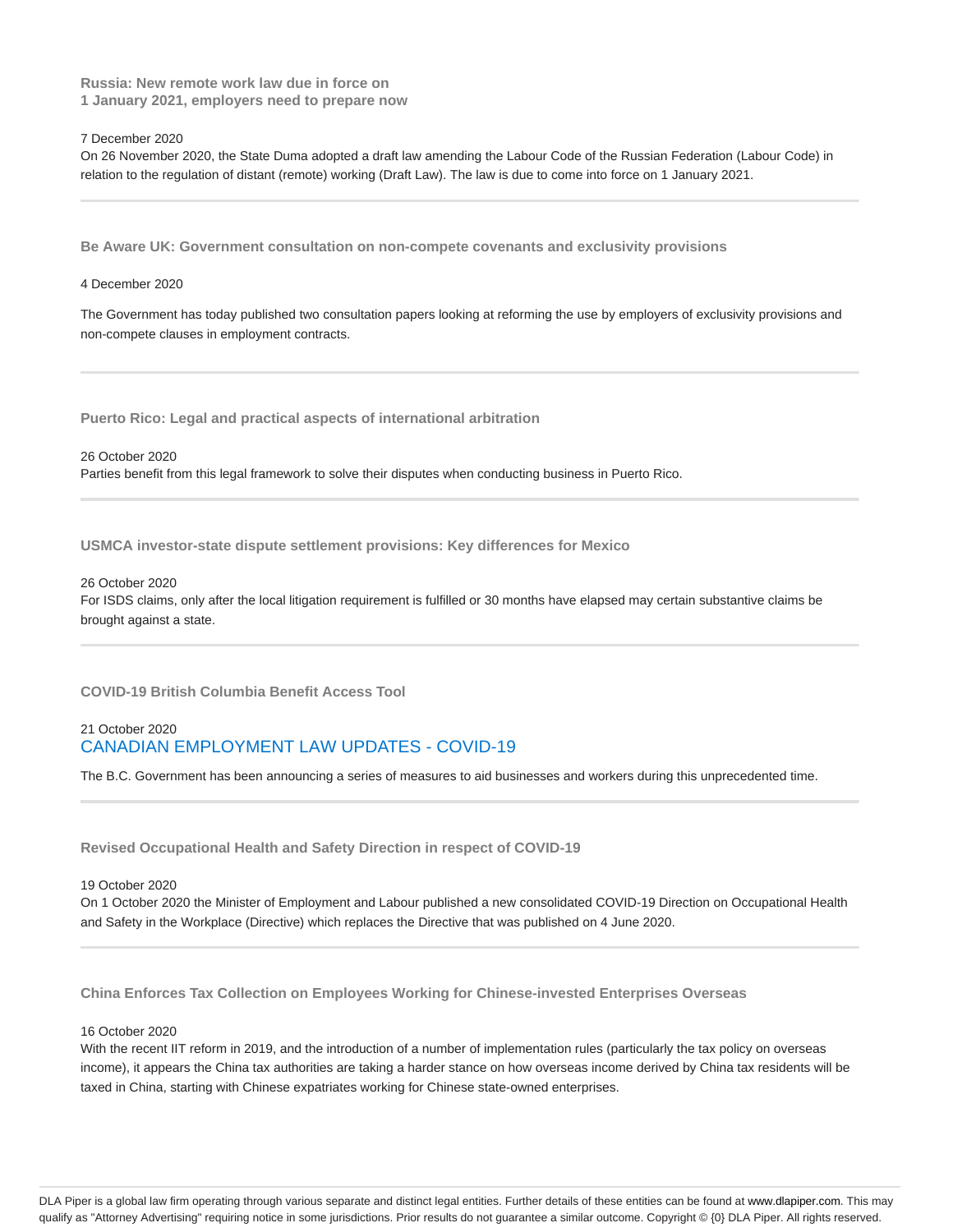**Mental Health Matters: Managing Workplace Wellbeing across the Globe**

#### 8 October 2020

Our latest Mental Health Matters report looks at the international picture with country by country information to help clients identify the particular local obligations for the mental health and wellbeing of their staff that might apply to them.

**Israel Group News October 2020**

## 7 October 2020 ISRAEL GROUP NEWS

In this issue, our global activities, latest publications, recent events and more.

**Mass layoffs and collective redundancies guide**

#### 6 October 2020

As COVID-19 continues to impact the global economy in unprecedented ways, companies that have had to scale back or shut down operations are bracing for what the next few months will bring, and what this means for their workforces. In this guide, we examine key considerations for employers looking to make permanent reductions in force across APAC.

**Diversity and inclusion update: A landmark LGBT case and new laws on sexual harassment in China**

#### 22 September 2020

Diversity and inclusion ("D&I") are becoming increasingly important values in the management of today's multinational organisations. This article looks at a landmark case on transgender rights and recent changes on sexual harassment rules in China, which should be relevant to organisations seeking to address D&I issues in the country.

**Hong Kong Court of Appeal rules withholding of bonus and set-off for gross misconduct was unlawful**

#### 10 September 2020

It is well-known that deductions made from wages due to an employee are unlawful. Are bonuses due to an employee also subject to the same restriction against deductions from wages? Does an employer have the right to set-off any sums owed to it by an employee or will this violate section 32 of the Employment Ordinance?

**Singapore: Tightening of work pass requirements**

#### 28 August 2020

The COVID-19 pandemic has severely affected business and employees all over the globe, including Singapore. Due to the generally weak job market and the unpredictable growth outlook, the Ministry of Manpower announced certain measures in a statement released on 27 August 2020 as summarized in this article.

**Details of the second tranche of Hong Kong's Employment Support Scheme released**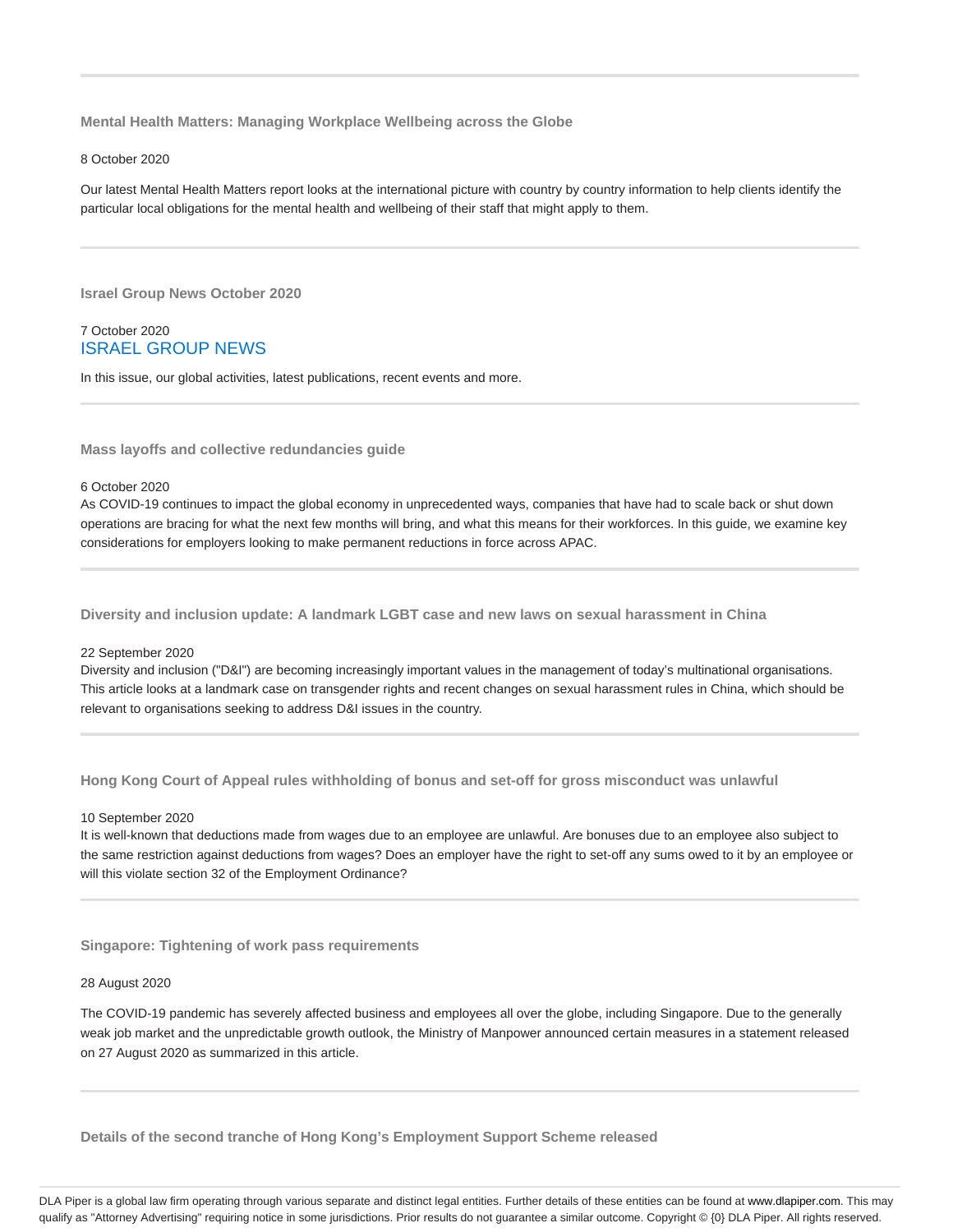24 August 2020

On 18 August 2020 the Hong Kong government announced details surrounding the second tranche of the Employment Support Scheme. While the majority of the rules surrounding the second tranche remain largely the same as the first tranche, there are new penalties for employers who have fallen foul of a number of nebulous terms.

**DLA Piper Employee Remuneration and Incentives Guide To Share Incentives**

30 July 2020

Our Guide to Share Incentives provides a user-friendly and practical overview of the implementation and operation of the share incentive arrangements that are available to companies and is divided into ten sections

**Israel Group News July 2020**

## 8 July 2020 ISRAEL GROUP NEWS

In this issue, our global activities, latest publications, recent events and more.

**Law à la Mode: Falling foul of China's trademark system; Retailers need to prepare for the new EU Data Protection Regulation; and New developments in the framework of the copyright protection of handbags**

## 2 FEB 2015 LAW À LA MODE

A quarterly e-magazine from our Fashion, Retail and Design Group with the latest industry news, comment and legal updates. This edition has been edited by our Italian colleagues.

**Law à la Mode - Edition 14**

## 24 OCT 2014 LAW À LA MODE

A quarterly e-magazine from our Fashion, Retail & Design Group with the latest industry news, comment and legal updates, with a particular focus on technology in this edition.

**Law à la Mode**

## 13 MAY 2014 LAW À LA MODE

A quarterly e-magazine from our Fashion, Retail & Design Group with the latest industry news, comment and legal updates, with a particular focus on technology in this edition.

**Law à la Mode Edition 12 - Winter 2013/14**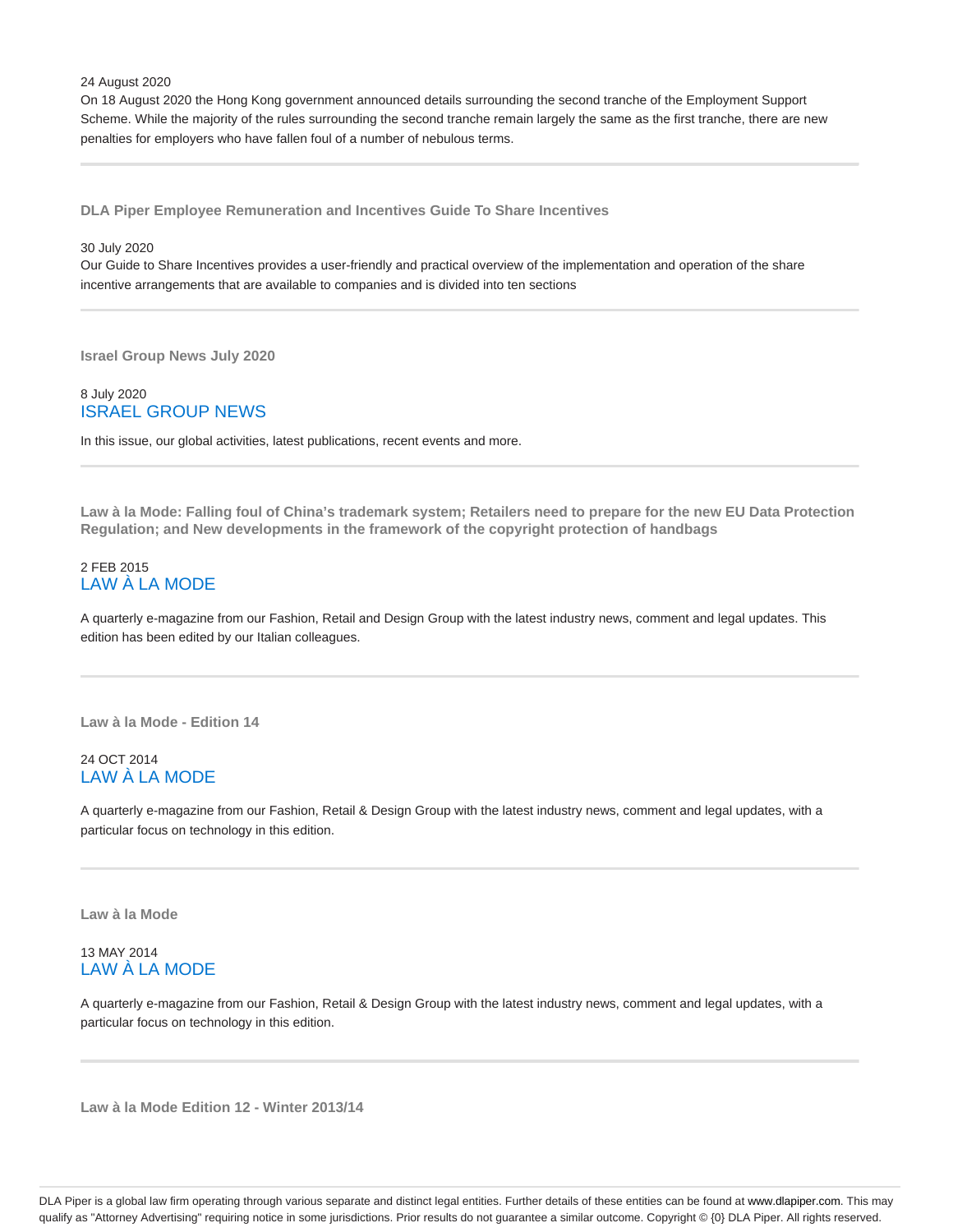## 13 JAN 2014 LAW À LA MODE

The Middle East editorial team is delighted to bring you the Winter edition of Law à la Mode, the quarterly legal magazine from our global Fashion, Retail, and design group.

**Guide to redundancies and reductions in force in Asia Pacific**

### 9 JUL 2013

The recent tough economic climate has seen high-profile companies around the world forced to take action and reduce their workforce in an effort to remain competitive.

**Growing whistleblower activity calls for close employer attention to retaliation issues**

7 MAY 2013 Careful consideration must precede adverse action against purported whistleblowers

**Supply chain planning in the post-BEPS era: five questions for MNEs**

## 22 JUL 2015

After BEPS actions are incorporated into OECD documents and local legislation, tax planning opportunities will still exist, but realizing the benefits of tax planning will require a greater emphasis on economic substance. One often-overlooked area of opportunity is tax-efficient supply chain planning.

# **Events**

# **Previous**

**Employment law trends in the Media, Sport and Entertainment sector**

May 26, 2022 | 12:00 - 1:00 pm EST Webinar

**European Dinner**

10 May 2022 Webinar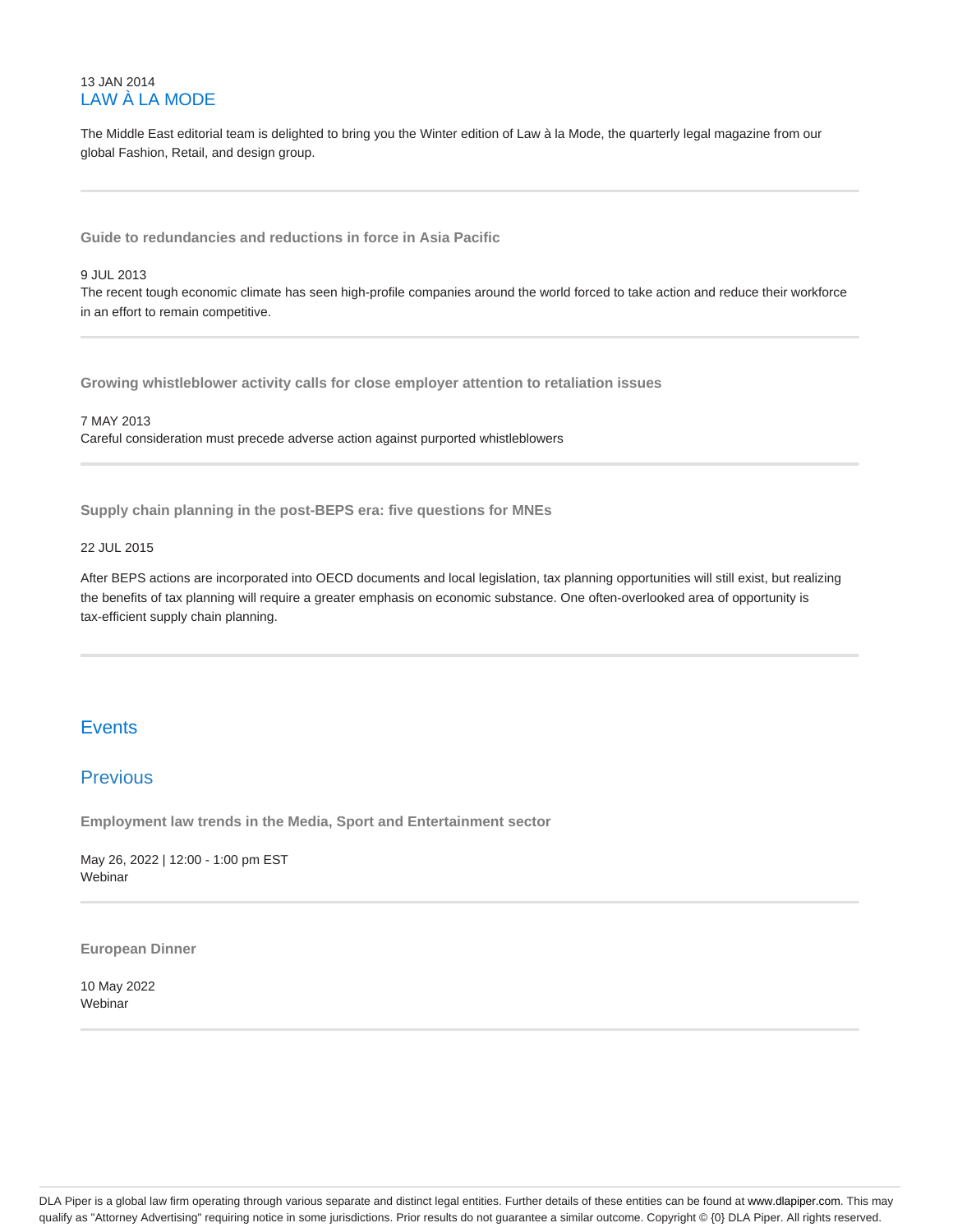**Whistleblowing laws of Europe**

14 March 2022 **Webinar** 

**Crisis in Ukraine – a virtual roundtable discussion**

17 February 2022 Webinar

**Looking ahead: global changes and employment challenges**

8 February 2022 | 3:00 - 5:00 pm **Webinar** 

**Global Employment Webinar: 2021 Review and 2022 Preview**

18 January 2022 | 8 AM - 9:30 AM PST | 11 AM - 12:30 PM EST | 12 AM - 1:30 AM HKT **Webinar** 

**The Impact of the EU Whistleblowing Protection Directive on Global Employers**

17 November 2021 **Webinar** 

**How to handle long term sickness absence in the Netherlands, a high risk area for employers**

16 November 2021 Webinar

**Embracing Digital Evolution**

15 September 2021 Webinar

**Global Employment Webinar on Return to Work Strategies, Vaccines and Testing**

25 May 2021 Webinar

**Returning to work: US employment webinar**

12 May 2021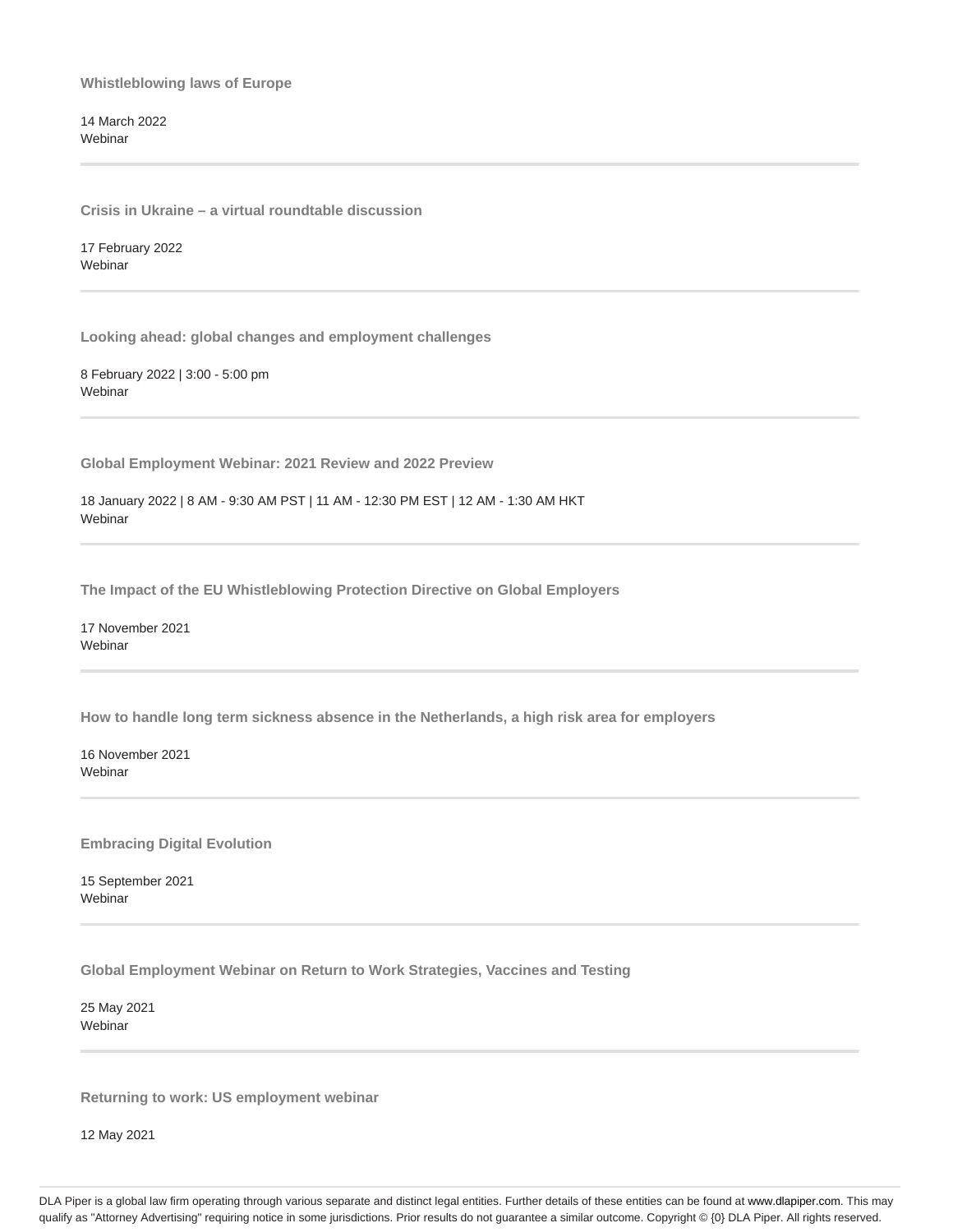**Challenging choices for businesses: Restructure, downsize or liquidate**

14 October 2020 Webinar

**US: Employment law training**

7 October 2020 International employment law training

**Spain: Employment law training**

6 October 2020 International employment law training

**UAE and Saudi Arabia: Employment law training**

1 October 2020 International employment law training

**Romania: Employment law training**

30 September 2020 International employment law training

**Poland: Employment law training**

29 September 2020 International employment law training

**Poland: Employment law training**

29 September 2020 International employment law training

**Netherlands: Employment law training**

28 September 2020 International employment law training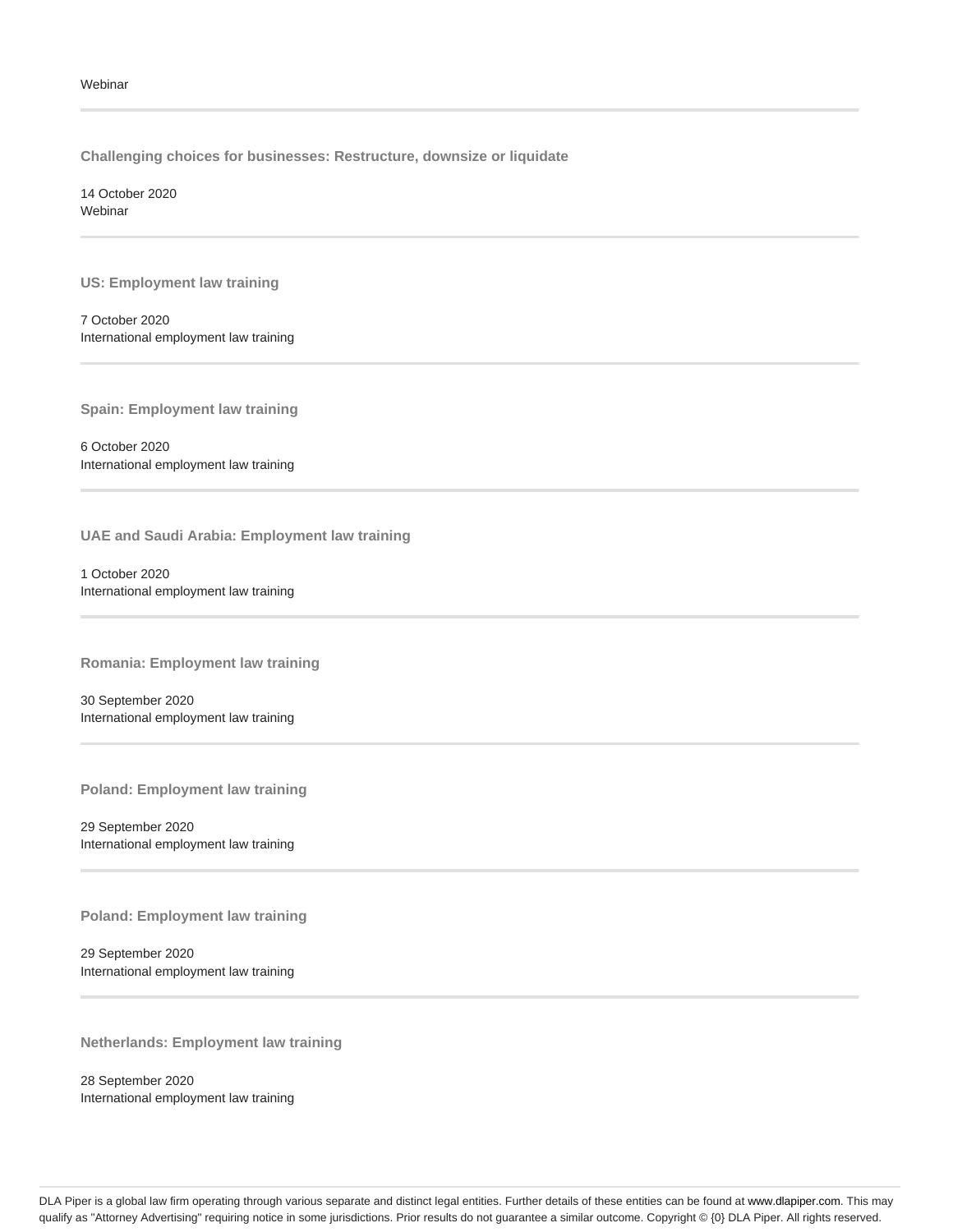**Belgium: Employment law training**

24 September 2020 International employment law training

**Belgium: Employment law training**

24 September 2020 International employment law training

**Nordics: Employment law training**

22 September 2020 International employment law training

**Doing Business Globally: Spotlight Hong Kong**

22 September 2020 Webinar

**South Africa: Employment law training**

21 September 2020 International employment law training

**APAC: Employment law training**

17 September 2020 International employment law training

**Italy: Employment law training**

16 September 2020 International employment law training

**Ireland: Employment law training**

15 September 2020 International employment law training

**Germany: Employment law training**